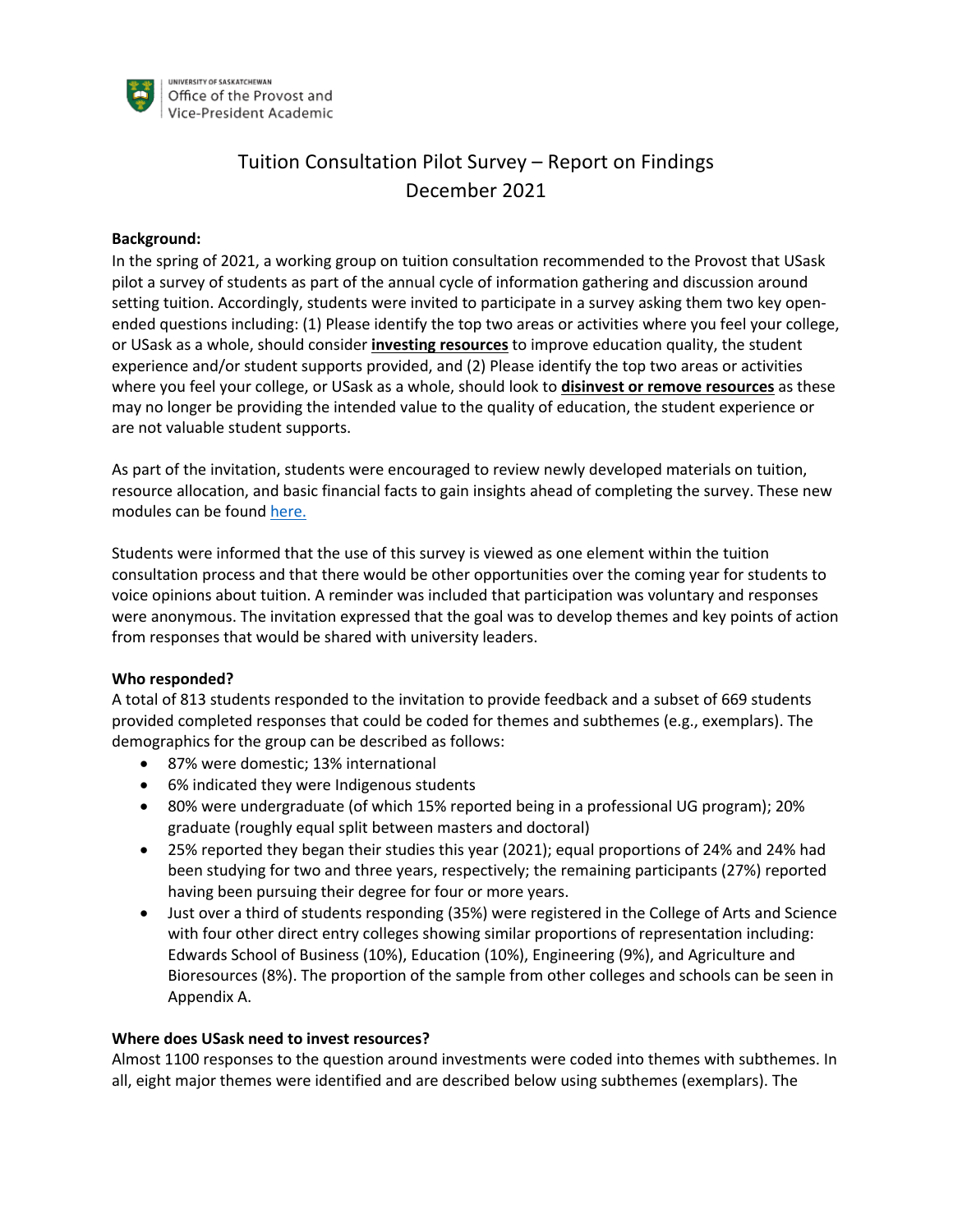

number of subthemes varied and only those with at least ten mentions are included here. In all cases (except where noted) the top subtheme was referenced at least 40 times.

- 22% of these responses fell into the category of desired investments into **facilities or infrastructure** with the top subthemes involving:
	- o Public and private study rooms
	- o Maintenance and renovation of buildings
	- o Improvements in lab facilities and the provision of free equipment
	- o Better seating in classroom and library settings
	- o Renovations to the library
	- o Bigger gym or better gym equipment
	- o Improved parking options or better bus routes
- 19% of responses were about investments in **services and programs** with the top subthemes including:
	- o Student extracurriculars and sports
	- o Career supports including internships and academic advising
	- o Open access textbooks and digital on-line resources
	- o Learning resources (in general)
	- o Improvements to orientation and student outreach
	- o Employment for students as research assistants
	- o Longer library hours
	- o Improved Protective Services and security on campus
- 17% of responses involved references to the **quality of instruction and accountability** of instructors with the top subthemes including:
	- o Improving the quality of instruction
	- o Providing tutors and workshops
	- o Increased competency in on-line instruction
- 13% of responses were focused on **student wellness** characterized by the top subthemes of:
	- o Providing mental health supports
	- o Healthier food options or more choices
- 11% of responses involved seeking investment in **financial supports** including:
	- o More bursaries and scholarships
	- o Making tuition for remotely delivered courses less expensive
	- o Less expensive parking options
- 10% of responses referenced the need to invest in **course delivery** (not related to the instructor):
	- o Seeking an increase in on-line classes (mentioned in 27 responses)
	- o Wanting more hands-on experience
	- o Wanting a greater range of classes to be available
	- $\circ$  Pointing out a specific class that was considered valuable (and was sought after)
	- o Seeking an increase in face-to-face classes
- 5% of responses were coded under the theme of investments into **technology**:
	- o Seeking upgrades to classroom technology (mentioned in 36 responses)
- 3% of responses included reference to investments in **equity, diversity and inclusion** with the key subtheme being:
	- o Improving accessibility, particularly supports through Access and Equity Services (mentioned in 18 responses)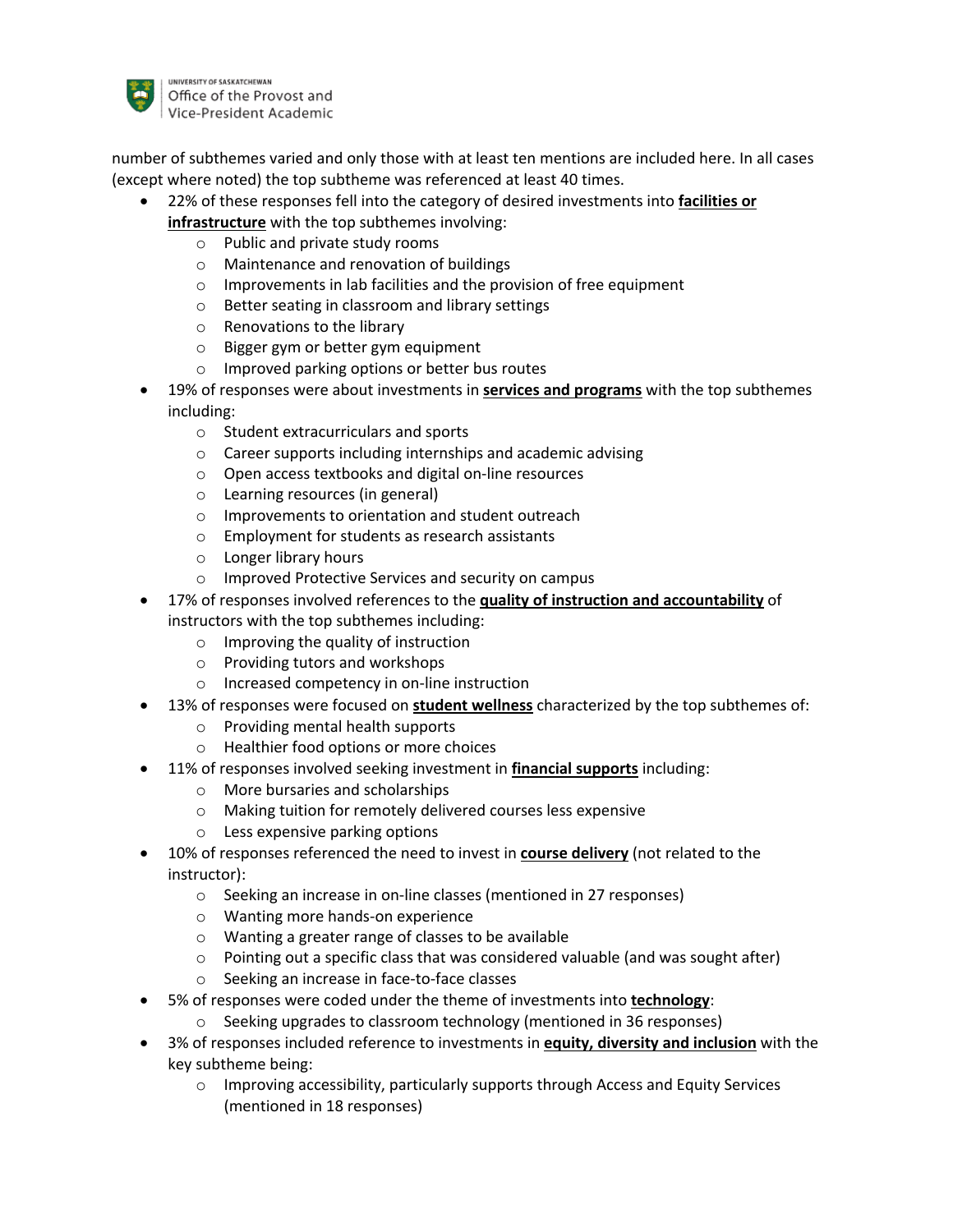

### **Where should the university consider disinvestments of resources?**

Fewer responses were collected on the topic of disinvestment versus investments. A total of 769 responses to the question around disinvestments were coded into themes with subthemes. In all, seven major themes were identified and are described below using subthemes (exemplars). The number of subthemes varied and only those with at least ten mentions are included here. Only the first two themes involved a top subtheme that was reported in more than 40 responses.

- 47% of responses were coded under the theme of **financial** disinvestments. Subthemes include both what students would like to disinvest in themselves (first two subthemes) and what they would like to see the university disinvest in, as follows:
	- o Reduce tuition
	- o Provide an opt-out for mandatory fees
	- o Disinvest (reduce) the salaries of Deans and other administrators
	- o Disinvest (reduce) faculty salaries
- 32% of responses highlighted disinvestment from **on-campus services** including:
	- o Athletics and the PAC
	- o The Sheaf
	- o Bus Passes
	- o Physical textbooks or journal articles
	- o Extracurricular and social groups
	- o Students' Union
	- o Parking Services
- 7% of responses were associated with desired disinvestment in **university buildings** with the primary subtheme involving:
	- o General renovations and maintenance
- 6% of responses pointed to disinvestments in **course delivery** with the driving subtheme involving:
	- o Technology
- 3% of responses looked to the university to disinvest in **unsustainable practices** (e.g., printing) with no one subtheme being mentioned more than 10 times.
- 2% of responses pointed to disinvesting in what were considered **extraneous expenses** (e.g., promotional advertising) and a final 2% of responses sought reduced investment in **student wellness** (e.g., poor quality mental health supports).

### **Conclusions**

The move to implement a tuition consultation survey emerged from a Spring 2021 working group on the broad topic of improving tuition consultation. Several activities are being advanced including the use of this survey to strengthen consultation efforts. The findings of the pilot survey summarized herein give helpful guidance on where students would like to see incremental investments as well as where they think the university should reduce the expenditure of resources. Although the participation rate was low, it will be possible going forward to build on the pilot and to increase participation to hear from a greater number of students. Based on feedback received within the survey, this can be done by improving efforts to advertise the survey (with the assistance of student leadership) as well as by reformatting the survey using the current findings to create closed-ended questions (e.g., asking for rankings of areas) that might be viewed by students as easier to complete.